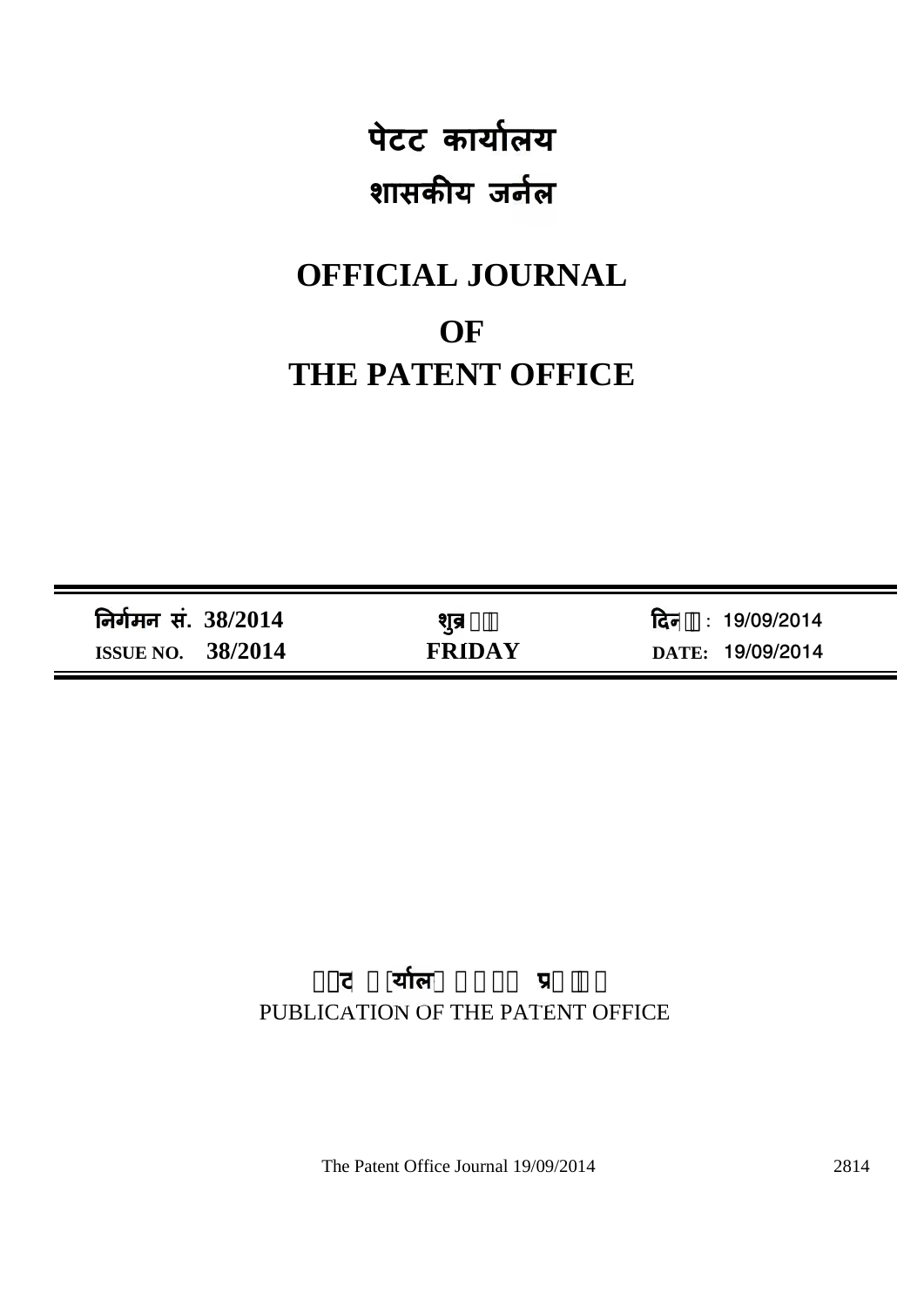## **INTRODUCTION**

In view of the recent amendment made in the Patents Act, 1970 by the Patents (Amendment) Act, 2005 effective from 01<sup>st</sup> January 2005, the Official Journal of The Patent Office is required to be published under the Statute. This Journal is being published on weekly basis on every Friday covering the various proceedings on Patents as required according to the provision of Section 145 of the Patents Act 1970. All the enquiries on this Official Journal and other information as required by the public should be addressed to the Controller General of Patents, Designs & Trade Marks. Suggestions and comments are requested from all quarters so that the content can be enriched.

#### (**Chaitanya Prasad**) **CONTROLLER GENERAL OF PATENTS, DESIGNS & TRADE MARKS**

19TH SEPTEMBER, 2014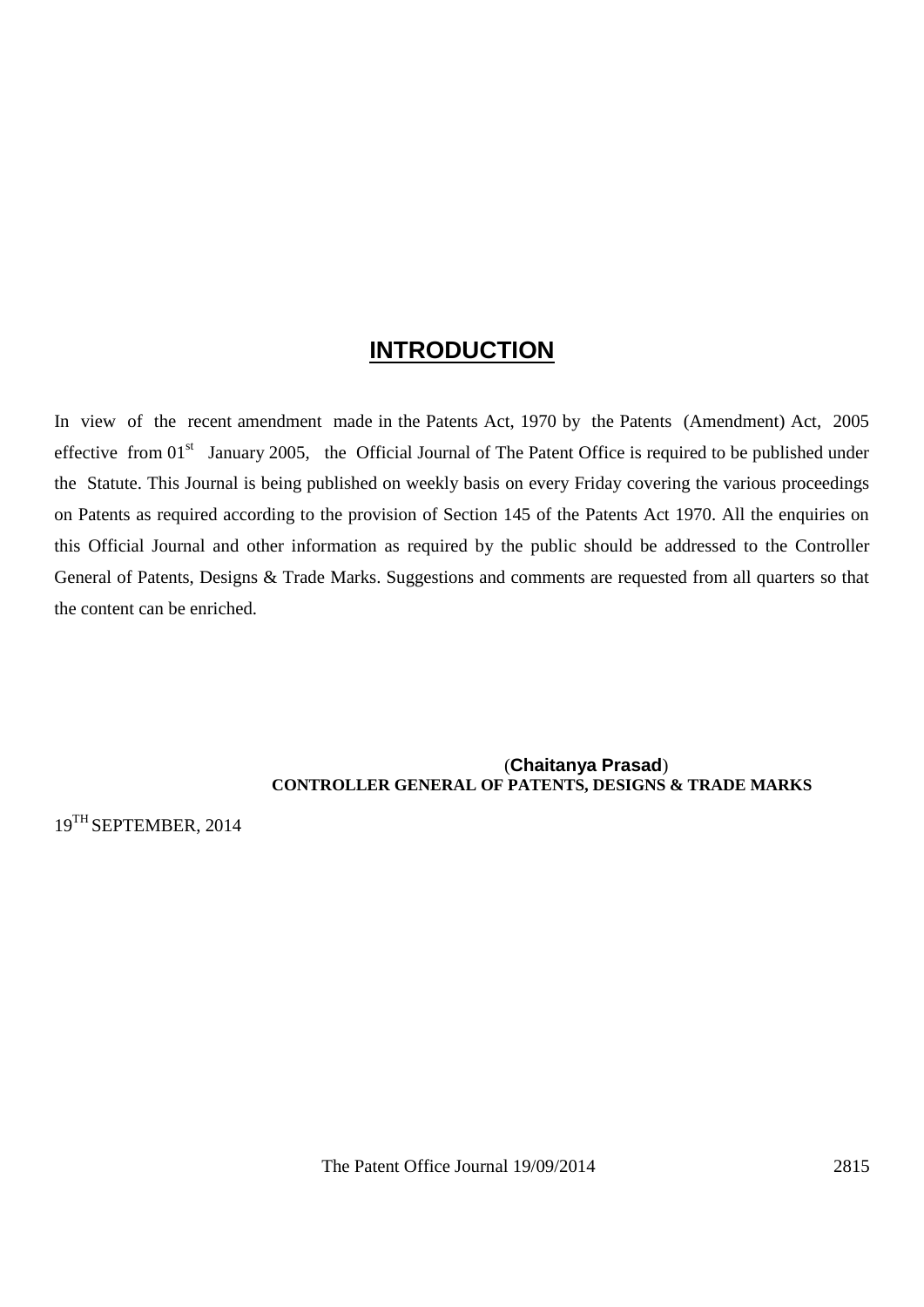# **CONTENTS**

| <b>SUBJECT</b>                                                                    |   | <b>PAGE NUMBER</b> |
|-----------------------------------------------------------------------------------|---|--------------------|
| <b>JURISDICTION</b>                                                               | ٠ | $2817 - 2818$      |
| <b>SPECIAL NOTICE</b>                                                             | ٠ | $2819 - 2820$      |
| <b>PUBLIC NOTICE</b>                                                              |   | 2821               |
| PUBLICATION U/S.60 IN RESPECT OF APPLICATION<br><b>FOR RESTORATION OF PATENTS</b> | ٠ | 2822               |
| <b>INTRODUCTION TO DESIGN PUBLICATION</b>                                         | ٠ | 2823               |
| <b>PUBLIC NOTICE</b>                                                              |   | 2824               |
| THE DESIGNS ACT 2000 SECTION 30 DESIGN<br><b>ASSIGNMENT</b>                       | ٠ | 2825               |
| <b>DESIGNS ACT 2000 (Under Section 31) RECTIFICATION OF</b><br><b>REGISTER</b>    |   | 2826               |
| <b>COPYRIGHT PUBLICATION</b>                                                      | ٠ | 2827               |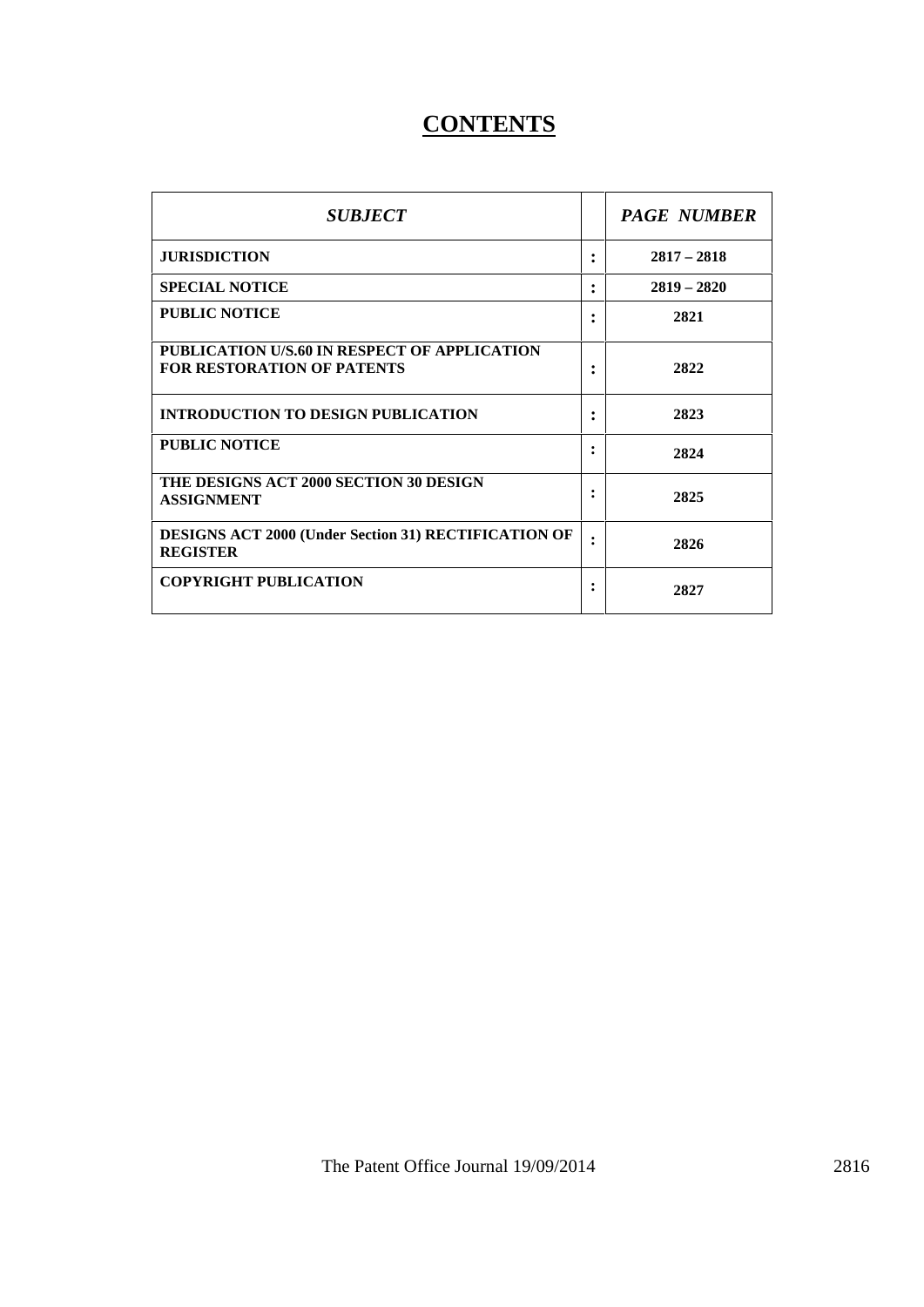#### **THE PATENT OFFICE KOLKATA, 19/09/2014 Address of the Patent Offices/Jurisdictions The following are addresses of all the Patent Offices located at different places having their Territorial**

|                | Jurisdiction on a Zonal basis as shown below:-                                                                                                                                                                                                                                                                                                                                                                     |          |                                                                                                                                                                                                                                                                                                                                                                      |  |  |  |  |
|----------------|--------------------------------------------------------------------------------------------------------------------------------------------------------------------------------------------------------------------------------------------------------------------------------------------------------------------------------------------------------------------------------------------------------------------|----------|----------------------------------------------------------------------------------------------------------------------------------------------------------------------------------------------------------------------------------------------------------------------------------------------------------------------------------------------------------------------|--|--|--|--|
| $\mathbf{1}$   | Office of the Controller General of Patents,<br>Designs & Trade Marks,<br>Boudhik Sampada Bhavan,<br>Near Antop Hill Post Office, S.M. Road, Antop Hill,<br>Mumbai - 400 037<br>Phone: (91)(22) 24123311,<br>$(91)(22)$ 24123322<br>Fax :<br>E-mail: cgpdtm@nic.in                                                                                                                                                 | $\bf{4}$ | The Patent Office,<br>Government of India,<br>Intellectual Property Rights Building,<br>G.S.T. Road, Guindy,<br>Chennai - 600 032.<br>Phone: (91)(44) 2250 2081-84<br>Fax : $(91)(44)$ 2250 2066<br>E-mail: chennai-patent@nic.in<br>The States of Andhra Pradesh, Karnataka,<br>❖<br>Kerala, Tamil Nadu and the Union<br>Territories of Puducherry and Lakshadweep. |  |  |  |  |
| $\overline{2}$ | The Patent Office,<br>Government of India,<br>Boudhik Sampada Bhavan,<br>Near Antop Hill Post Office, S.M. Road, Antop Hill,<br>Mumbai - 400 037<br>Phone: (91)(22) 24137701<br>Fax:<br>$(91)(22)$ 24130387<br>E-mail: mumbai-patent@nic.in<br>* The States of Gujarat, Maharashtra, Madhya<br>Pradesh, Goa and Chhattisgarh and the Union<br>Territories of Daman and Diu & Dadra and Nagar<br>Haveli             | 5        | The Patent Office (Head Office),<br>Government of India,<br>Boudhik Sampada Bhavan,<br>CP-2, Sector -V, Salt Lake City,<br>Kolkata-700 091<br>Phone: (91)(33) 2367 1943/44/45/46/87<br>$(91)(33)$ 2367 1988<br>Fax:<br>E-Mail: kolkata-patent@nic.in                                                                                                                 |  |  |  |  |
| 3              | The Patent Office,<br>Government of India,<br>Boudhik Sampada Bhavan,<br>Plot No. 32., Sector-14, Dwarka,<br>New Delhi - 110075<br>Phone: (91)(11) 2808 1921 - 25<br>$(91)(11)$ 2808 1920 & 2808 1940<br>Fax:<br>E.mail: delhi-patent@nic.in<br>* The States of Haryana, Himachal Pradesh, Jammu<br>and Kashmir, Punjab, Rajasthan, Uttar Pradesh,<br>Uttaranchal, Delhi and the Union Territory of<br>Chandigarh. |          | <b>Rest of India</b><br>❖                                                                                                                                                                                                                                                                                                                                            |  |  |  |  |
|                | Website: www.ipindia.nic.in                                                                                                                                                                                                                                                                                                                                                                                        |          |                                                                                                                                                                                                                                                                                                                                                                      |  |  |  |  |

#### **www.patentoffice.nic.in**

**All applications, notices, statements or other documents or any fees required by the Patents Act, 1970 and The Patents (Amendment) Act, 2005 or by the Patents (Amendment) Rules, 2006 will be received only at the appropriate offices of the Patent Office.**

**Fees: The Fees may either be paid in cash or may be sent by Bank Draft or Cheques payable to the Controller of Patents drawn on a scheduled Bank at the place where the appropriate office is situated.**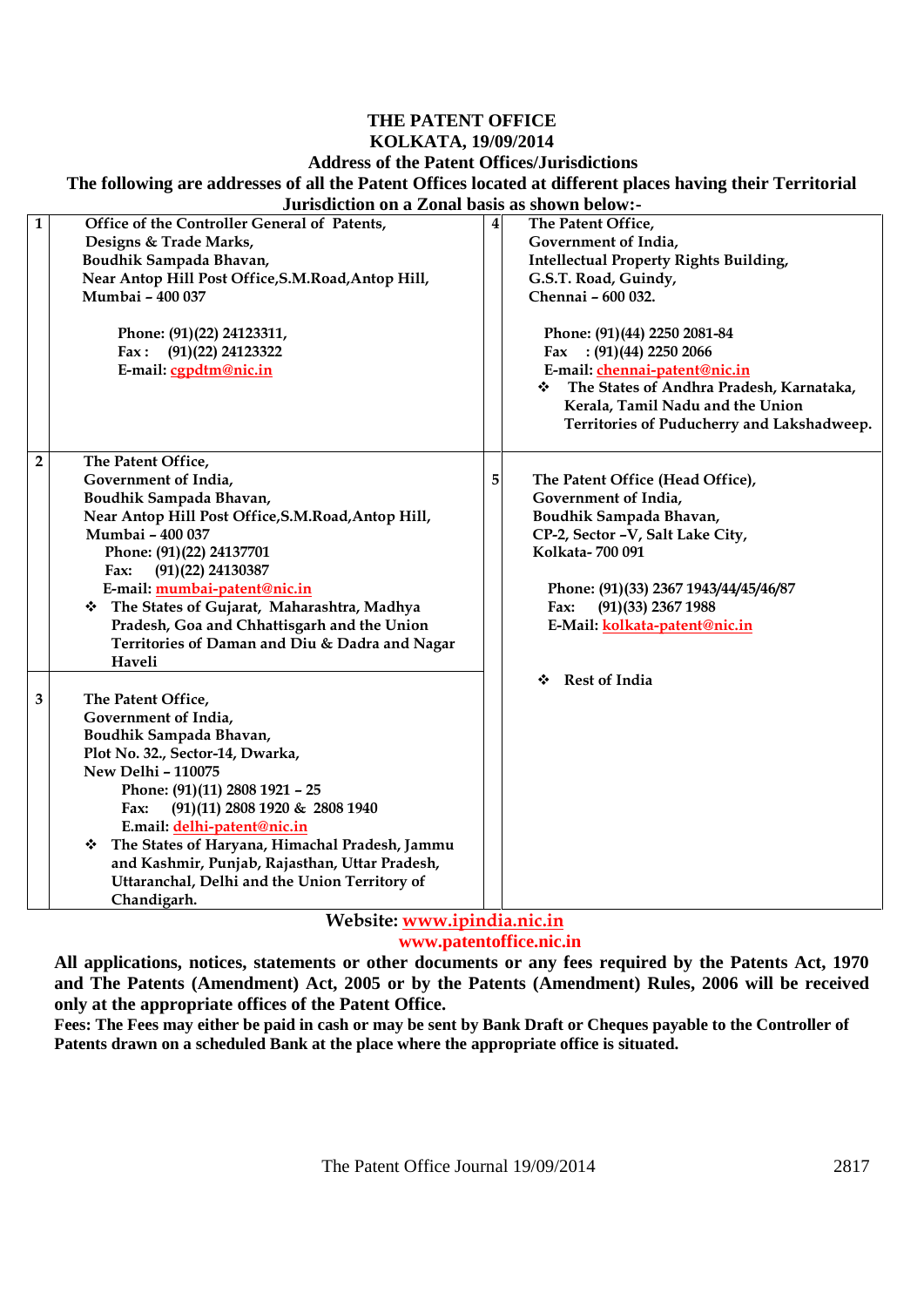# **पे का को काता, नां 19/09/2014 का के का के ते ê**

**पे का के ते आं धा के दे का के**

|                |                                                           | दिए            | $\mathbb{R}^2$                               |  |  |  |
|----------------|-----------------------------------------------------------|----------------|----------------------------------------------|--|--|--|
| $\mathbf{1}$   | र्याल निय्त्र, स्व भिवल्प                                 | $\overline{4}$ | टेंट योल ,                                   |  |  |  |
|                | व्याप चिह <i>्</i>                                        |                | प्रॉपर्टी ट्सबिल्डिंग, स्ट्रियल स्टे<br>क्च् |  |  |  |
|                | हिर<br>and the state of the state of the                  |                | रिय                                          |  |  |  |
|                | . . , <b>हिर</b> , म्ब 400 037,                           |                | फ्लास्क, टी. न्डी<br>न्ट                     |  |  |  |
|                | $(91)$ $(22)$ 24123311                                    |                | न्नः $-600032$ .                             |  |  |  |
|                | क्स: (91) (22) 24123322                                   |                | $(91)(44)$ 2250 2081-84                      |  |  |  |
|                | $\therefore$ : cgpdtm@nic.in                              |                | क्स: (91)(44) 2250-2066                      |  |  |  |
|                |                                                           |                | $\therefore$ chennai-patent@nic.in           |  |  |  |
|                |                                                           |                | ❖ न्धप्र नौटर, सिर                           |  |  |  |
|                |                                                           |                | री ज्यक्षेत्र सितक्षेत्र, क्षदीप             |  |  |  |
| $\overline{2}$ | टेंट<br>र्याल ,                                           | 5              | र्याल<br>ਟੇਂਟ                                |  |  |  |
|                | ন্তি<br>$\sim 10^{-11}$                                   |                | , (प्र योल)                                  |  |  |  |
|                | हित<br>$\mathcal{L}^{\text{max}}_{\text{max}}$            |                | রি<br>$\mathcal{L}(\mathcal{L})$             |  |  |  |
|                | $\cdot$ , Riversity Fig. , Fig. 400 037,                  |                | -2, <b>कट</b> V, ल्ट<br>सिटी,                |  |  |  |
|                | $(91)$ $(22)$ 24137701                                    |                | $-7000091,$<br>$\sim$                        |  |  |  |
|                | क्स: (91) (22) 24130387                                   |                | $(91)(33)$ 2367 1943/44/45/46/87             |  |  |  |
|                | . : Mumbai-patent@nic.in<br>∻ , ष्ट्र, ध्यप्र ,           |                | क्स:/Fax: (91)(33) 2367 1988                 |  |  |  |
|                |                                                           |                | . : kolkata-patent@nic.in                    |  |  |  |
|                | त्तीर ज्यक्षेत्र सितक्षेत्र,                              |                |                                              |  |  |  |
|                | दीव,<br>ली.                                               |                | क्षेत्र<br>❖                                 |  |  |  |
| 3              | र्याल,<br>टेंट                                            |                |                                              |  |  |  |
|                | রি<br>$\sim$ $\sim$ $\sim$                                |                |                                              |  |  |  |
|                | . 32, क्ट - 14, द् <b>वाः , दिल्ली-</b> 110 075.<br>प्लॉट |                |                                              |  |  |  |
|                | $(91)(11)$ 2808 1921-25                                   |                |                                              |  |  |  |
|                | क्स: (91)(11) 2808 1920, 2808 1940                        |                |                                              |  |  |  |
|                | : delhi-patent@nic.in<br>$\mathcal{L}^{\text{max}}$       |                |                                              |  |  |  |
|                | रिय हिन्न प्र म्न्मू श्मीर,                               |                |                                              |  |  |  |
|                | , स्था त्तरप्र दिल्ली त्तर<br>ज्य                         |                |                                              |  |  |  |
|                | सित क्षेत्र<br>क्षेत्रों                                  |                |                                              |  |  |  |
|                |                                                           |                | : http://www.ipindia.nic.in                  |  |  |  |

**www.patentoffice.nic.in**

The Patent Office Journal  $19/09/2014$  2818 **पे** , **1970 था पे (संशो )** , **2005 वा पे (संशो )** , **2006 रा वां भी वे** , **ना** , **या वे या को पे का के के का गे : या तो या** "Controller of Patents" **के ना दे या चे के रा भेजी जा ती है जो सी के सी हो हाँ का है**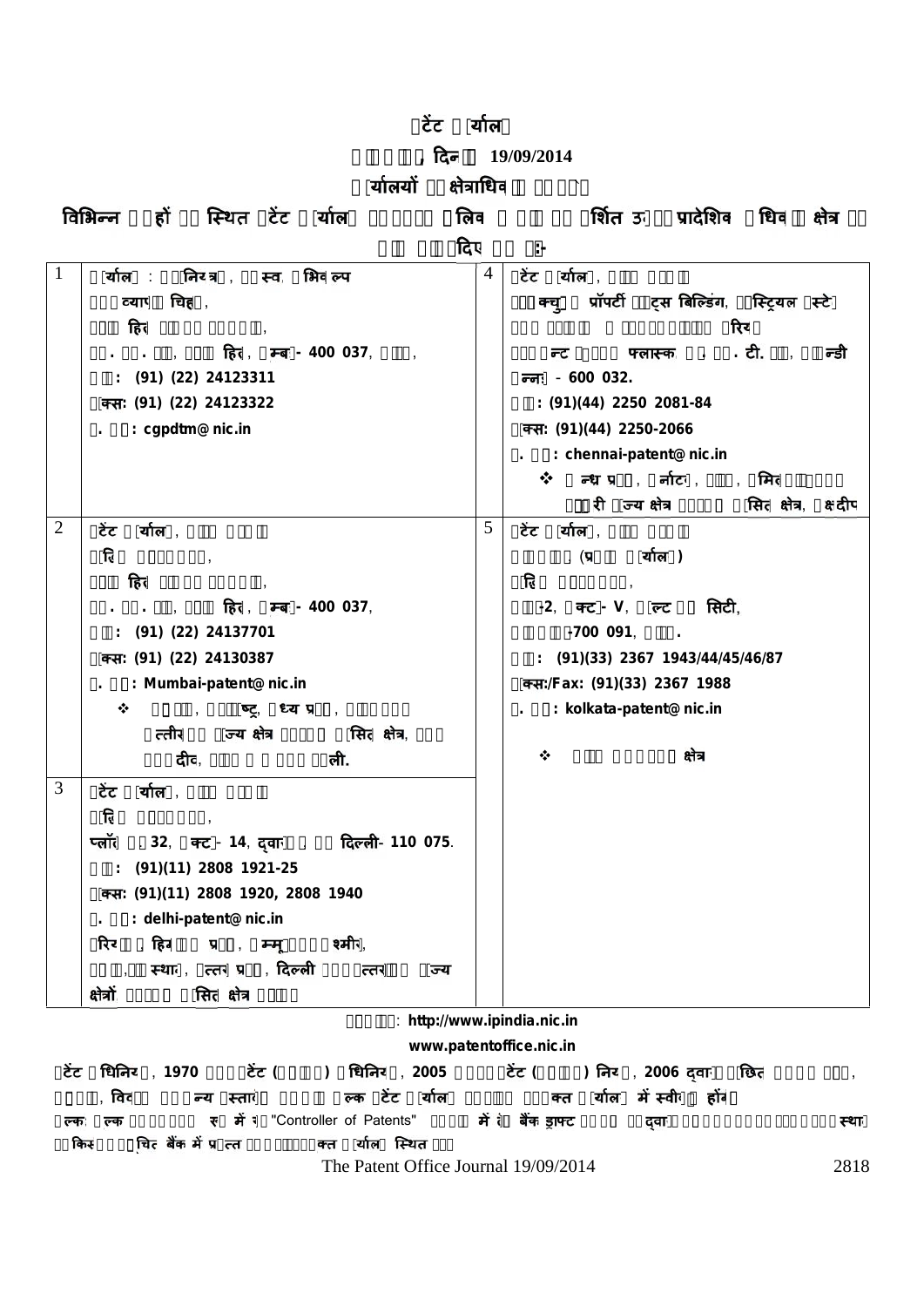## **SPECIAL NOTICE**

## **18 Months publication as required under Section 11A of the Patents Act, 1970 as amended by the Patents (Amendment) Act, 2005.**

Notice is hereby given that any person at any time before the grant of Patent may give representation by way of opposition to the Controller of Patents at appropriate office on the ground and in a manner specified under section 25(1) of the Patents (Amendment) Act, 2005 read with Rule 55 of the Patents (Amendment) Rules, 2006.

Notice is also given that if any interested person requests for copies of the complete specification, drawing and abstract of any application already published, the photocopy of the same can be supplied by the Patent Office as per the jurisdiction on payment of prescribed fees of Rs.8/- per page. If any further details are required to be obtained, the same can be provided by the respective Patent Offices on request.

#### (**Chaitanya Prasad**) **CONTROLLER GENERAL OF PATENTS, DESIGNS & TRADE MARKS**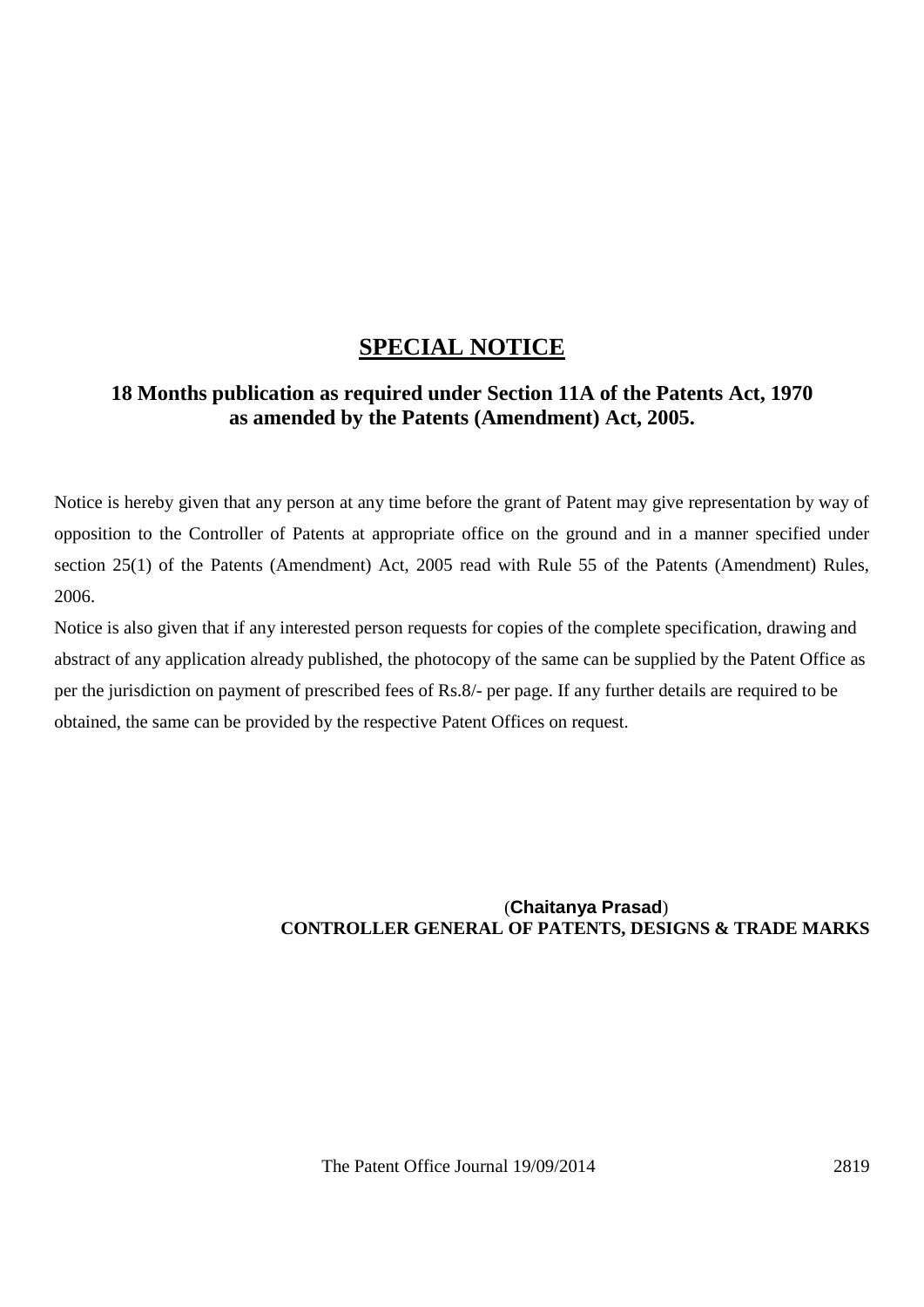### **SPECIAL NOTICE**

Under the new provision of the Patents Act, 1970 as amended by the Patents (Amendment) Act, 2005 and Rules there under, Publication of the matter relating to Patents in the Official Gazette of India Part III, Section 2 has been discontinued and instead "The Official Journal of the Patent Office" is being published containing all the activities of The Patent Office such as publication of all the patent applications after  $18<sup>th</sup>$ months , grant of patents & all other information in respect of the proceedings as required under the provisions of the Patents (Amendment) Act, 2005 and Rules thereunder on weekly basis on every **Friday**.

The Journal is uploaded in the website every Friday. So Paper form and CD-ROM form of the Journal are discontinued from 01/01/2009.

### **SPECIAL NOTICE**

Every effort is being taken to publish all the patent applications under section 11(A) of the Patents Act. However, if duplication of publication of any application is found, then earlier date of publication will be taken for the purpose of provisional protection for applicant and Patent Office will grant Patent not before six months from the date of second publication, provided that there is there is no third party representation.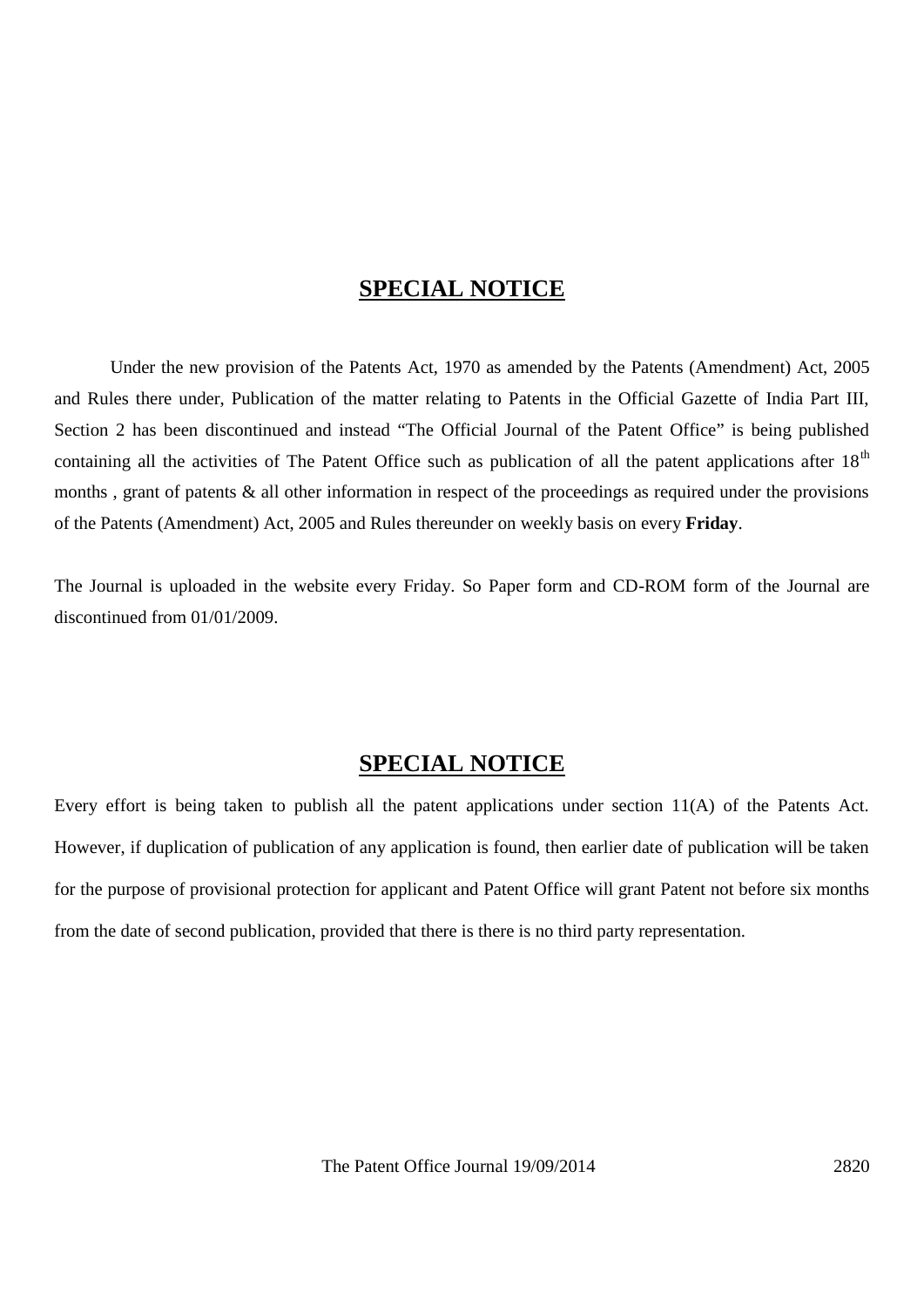# **Public Notice**

**Due to technical problem the O/o CGPDTM is unable to publish the publication Under Section 11A(2), 11A(3), 43(2) of the Patents (Amendment) Act,2005 for this week (Journal no. 38 and date of publication 19/09/2014).**